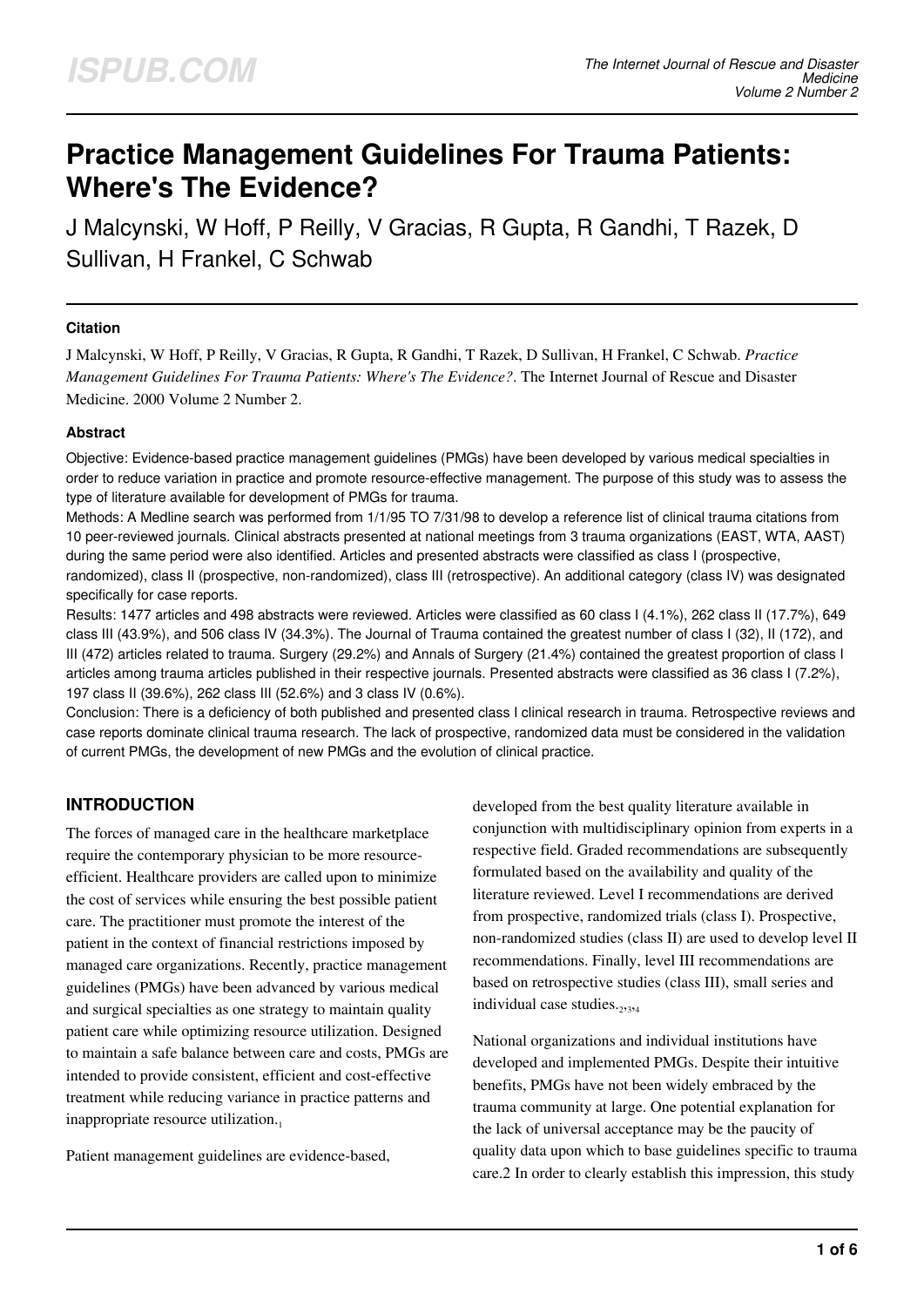was proposed to examine the recent trauma literature with regard to its suitability for the development of PMGs.

# **METHODS**

Ten peer reviewed surgical and emergency medical journals were identified as sources from which literature specific to the field of Traumatology would be reviewed [Table 1]. These journals were selected specifically based on their popularity within their respective specialty or subspecialty and their tendency to publish studies pertinent to trauma.

## **Figure 1**

| TITLE                                       | ABBREVIATION     |  |  |
|---------------------------------------------|------------------|--|--|
| Annals of Emergency Medicine                | Ann Emerg Med    |  |  |
| Annals of Surgery                           | Ann Surg         |  |  |
| Archives of Surgery                         | Arch Surg        |  |  |
| Journal of Academic Emergency Medicine      | J Acad Emerg Med |  |  |
| Journal of the American College of Surgeons | JACS             |  |  |
| Journal of Neurosurgery                     | J Neurosurg      |  |  |
| Journal of Pediatric Surgery                | J Ped Surg       |  |  |
| Journal of Trauma                           | J Trauma         |  |  |
| Surgery                                     | Surg             |  |  |
| World Journal of Surgery                    | World J Surg     |  |  |

A Medline search was performed using the subject headings "trauma" and "wounds and injury" for the period from January 1, 1995 through July 31, 1998. The search was limited to human studies published in English. A list was then compiled of all citations derived from the search available from each of the selected journals. Individual articles were screened to determine whether they were, in fact, related to trauma (i.e. trauma article). An article was defined as a trauma article if it discussed injury of such severity that life or limb is threatened.<sub>5</sub> Studies primarily related to iatrogenic injuries, review articles and editorials were excluded. Trauma systems articles were included only if data was collected and used to formulate a conclusion. References from the Journal of Trauma were exempt from this screening process. All published clinical citations were considered to be trauma articles. The final reference list of trauma articles comprises the study material.

Abstracts presented at the Eastern Association for the Surgery of Trauma (EAST), the Western Trauma Association (WTA) and the American Association for the Surgery of Trauma (AAST) were then collected from annual meetings held between January 1, 1995 and July 31, 1998. Basic science abstracts were excluded from further review.

Articles from the final reference list and the list of presented abstracts were distributed among the authors and reviewed individually. Each article or abstract was classified according to the system for assessment of scientific evidence recommended by EAST as class I, II or III.2,3 For purposes of this study, a fourth class was defined (class IV) to include only case reports [Table 2]. Other classifications systems define case reports as class III.

# **Figure 2**

| CLASS     | DESCRIPTION                                                                                                                         |
|-----------|-------------------------------------------------------------------------------------------------------------------------------------|
| Class I   | prospective randomized controlled trials                                                                                            |
| Class II  | retrospective analysis of prospectively collected data                                                                              |
| Class III | studies based on retrospectively collected data, including<br>clinical series, database and registry reviews, and expert<br>opinion |
| Class IVT | case reports                                                                                                                        |

Classification developed by authors

This research did not involve human subjects or therapeutic interventions. Based on the study design, the research was exempt from IRB approval.

# **RESULTS**

Medline identified 2612 citations using the subject headings "trauma" and "wounds and injury" for the designated time period (January 1, 1995 – July 31, 1998). Following screening, exclusions as defined and including all citations from Journal of Trauma, a final reference list of 1477 trauma articles was compiled for review [Table 3].

# **Figure 3**

| <b>Table 3: Selected citations</b> |                   |                  |  |  |
|------------------------------------|-------------------|------------------|--|--|
| JOURNAL                            | MEDLINE CITATIONS | TRAUMA CITATIONS |  |  |
| Ann Emerg Med                      | 208               | 53               |  |  |
| Ann Surg                           | 55                | 28               |  |  |
| Arch Surg                          | 105               | 53               |  |  |
| J Acad Emerg Med                   | 137               | 32               |  |  |
| JACS                               | 55                | 26               |  |  |
| J Neurosurg                        | 193               | 62               |  |  |
| J Ped Surg                         | 144               | 67               |  |  |
| J Trauma                           | 1582              | 1115             |  |  |
| Surg                               | 70                | 24               |  |  |
| World J Surg                       | 63                | 17               |  |  |
| TOTAL                              | 2612              | 1477             |  |  |

Results of the review are summarized in Table 4. There was 60 (4.1%) class I and 262 (17.7%) class II articles. The majority of articles were class III (43.9%) and class IV (34.3%). When case reports were excluded (i.e. class IV) from review, the reference list included 971 articles. Within this subgroup, 6.2% of the articles were class I, 27.0% class II and 66.8% class III. Of the journals reviewed, Surgery and Annals of Surgery contained the greatest relative proportion of class I articles. 29.2% of articles reviewed from Surgery, and 21.4% of articles reviewed from Annals of Surgery were class I. Journals with the fewest class I studies were Annals of Emergency Medicine (0%) and Journal of Neurosurgery (1.6%). Articles from the Journal of Trauma were classified as follows: 32 (2.9%) class I; 172 (15.4%) class II; 472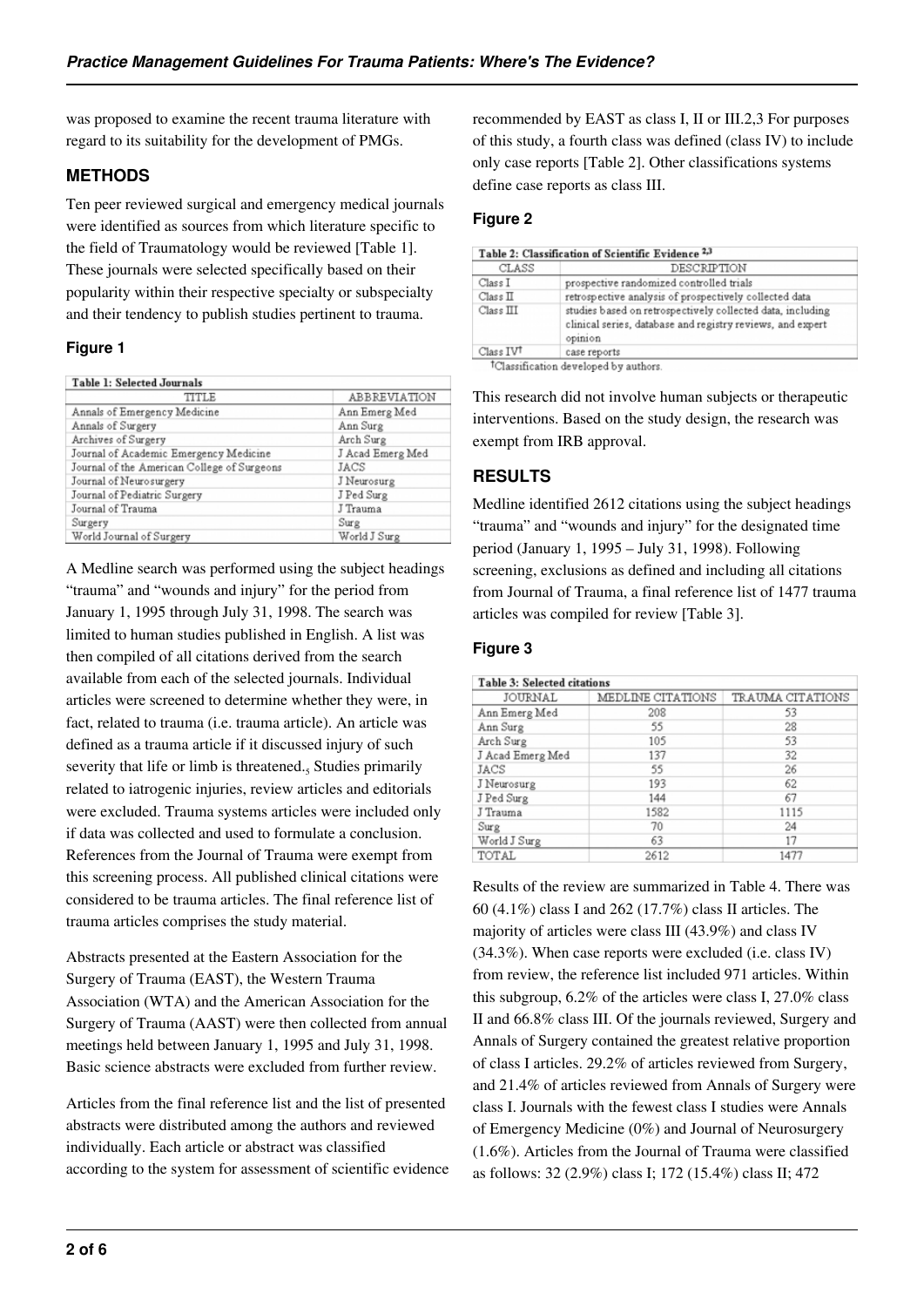(42.3%) class III; 439 (39.4%) class IV 81.7%.

#### **Figure 4**

| Table 4: Classification of trauma citations |                 |                      |                |                |       |
|---------------------------------------------|-----------------|----------------------|----------------|----------------|-------|
| JOURNAL                                     | Class I         | Class I <sub>L</sub> | Class III      | Class IV       | TOTAL |
| Ann Emerg Med                               | Û               | 10                   | 29             | 14             | 53    |
| Ann Surg                                    |                 | 8                    | 14             |                | 28    |
| Arch Surg                                   |                 | 13                   | 36             |                | 53    |
| J Acad Emerg Med                            |                 | 6                    | 18             |                | 32    |
| JACS                                        | 2               | 8                    | 15             |                | 26    |
| J Neurosurg                                 |                 | 25                   | 15             | 21             | 62    |
| J Ped Surg                                  |                 | 6                    | 36             | 23             | 67    |
| J Trauma                                    | 32              | 172                  | 472            | 439            | 1115  |
| Surg                                        |                 |                      | 8              | 2              | 24    |
| World J Surg                                |                 |                      | 6              | 2              | 17    |
| TOTAL                                       | 60<br>$(4.1\%)$ | 262<br>(17.7%)       | 649<br>(43.9%) | 506<br>(34.3%) | 1477  |

A total of 722 abstracts from presentations at EAST, WTA and AAST were identified. After excluding basic science abstracts, 498 abstracts were reviewed. Results of the abstract review are summarized in Table 5. There were 36 (7.2%) class I and 197 (39.6%) class II abstracts presented at these national meetings. The majority (53.2%) of abstracts presented were categorized as class III or IV. During the period reviewed, the largest proportion of class I abstracts was presented at EAST (9.2%). At WTA and AAST, the proportion of class I abstract presentations was 6.1% and 6.8% respectively.

#### **Figure 5**

| Table 5: Classification of presented abstracts |         |          |           |           |       |
|------------------------------------------------|---------|----------|-----------|-----------|-------|
| MEETING                                        | Class I | Class II | Class III | Class IV  | TOTAL |
| EAST                                           |         | 57       | 51        | 0         | 119   |
| <b>WTA</b>                                     |         | 36       | 71        |           | 115   |
| AAST                                           | 18      | 104      | 140       |           | 264   |
| TOTAL                                          | 36      | 197      | 262       |           | 498   |
|                                                | 7.2%    | 39.6%)   | (52.6%)   | $(0.6\%)$ |       |

## **DISCUSSION**

The Institute of Medicine has defined clinical practice guidelines as systematically developed statements to assist practitioner and patient decisions about appropriate health care for specific clinical circumstances. $_6$  In the face of a rapid and ever-expanding medical "pool of knowledge", guidelines also help clinicians stay current with state-of-the art management in their respective specialties. $_{78}$  The resource-intense nature of trauma care makes PMGs particularly appealing for practicing traumatologists. Theoretically, by reducing variation in provider-specific practice patterns, directing services more appropriately and guiding the allocation of precious resources, PMGs can have a beneficial effect on health care expenditures. Moreover, as predicted by Rhodes in his 1994 EAST Presidential Address, healthcare policymakers and third-party payors may eventually mandate practice parameters for trauma care.

Thus, PMGs may be essential as trauma centers attempt to survive in the modern medical-economic environment.<sub>9</sub>

The utility of any PMG is proportional to its validity.8 Scientific validity for any guideline is derived through evidence-based medicine, whereby the current best evidence from clinical care research is used to manage individual patients. $\mu$ <sub>0</sub> The process requires that all literature specific to a given topic be reviewed and classified based on its scientific quality. Recommendations for management are subsequently formulated based on the number of studies and scientific value of literature in each class.3 A formal methodology for data classification was first offered by both Canadian and U.S. Preventative Service Task Forces. $_{11,12}$  The methodology has been modified somewhat as described by the EAST Ad Hod Committee on Guideline Development.3

As described above, there is a relative deficiency of class I data concerning care of the trauma patient. Only 4.1% of the articles reviewed were determined to represent class I data. An additional 17.7% were class II articles. The Journal of Trauma (the official journal of the AAST, EAST, WTA and Trauma Association of Canada) is far and away the leading source of scientific trauma literature, with over 1100 citations identified over the 43-month period of this review. Still, the 32 class I articles only represent 2.9% of the total number of articles published in this journal. While other journals may have a higher proportion of class I articles, their numbers are quite small when compared to the Journal of Trauma.

There are several plausible explanations for the deficiency of class I data in trauma. Multiple injuries combined with a variety of confounding premorbid factors make the trauma patient a heterogenous "system". As a result, isolation of a discrete number of variables for well-designed scientific trials is quite complex. In addition, the primary goal in the unstable trauma patient (i.e. rapid evaluation, vigorous resuscitation and immediate access to definitive surgical care) is contradictious to class I research. There are obvious logistical and ethical impediments to including this group of patients in randomized controlled trials. In patients who are obtunded or unconscious, informed consent for enrollment in prospective clinical trials may be unobtainable. Although implied consent is often employed in such situations, it may not always be appropriate for enrollment into a clinical trial. Finally, the limited availability of funding to support prospective clinical research contributes to the lack of class I studies in trauma.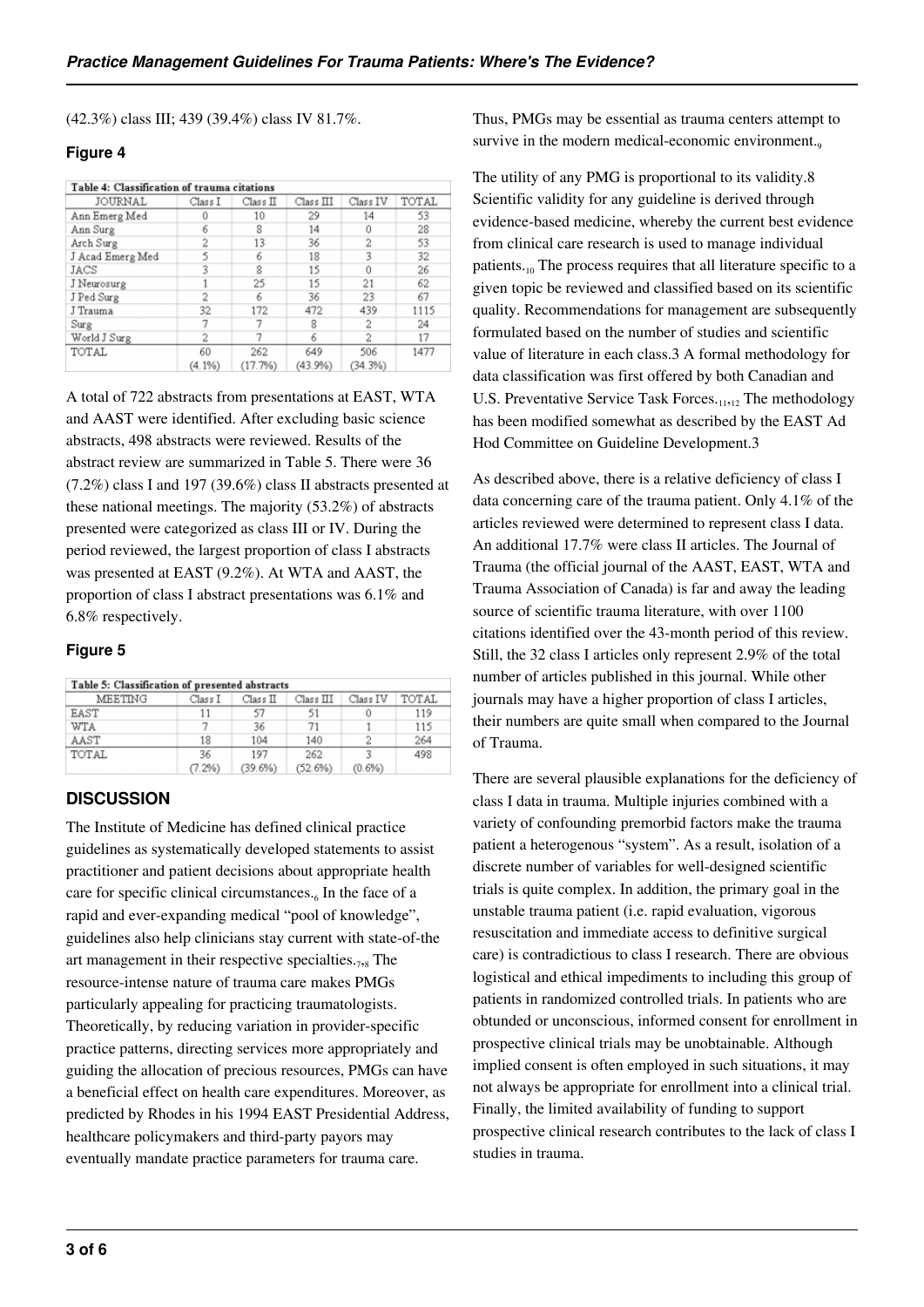Despite the paucity of prospective randomized clinical research, the efficacy of implemented PMGs has been demonstrated. In a review of 59 published guidelines, Grimshaw documented a significant change in process of care in 93% and improved patient outcome in 82%.1 Clemmer demonstrated an 87% cost reduction when standard practice protocols were introduced to an ICU population.13 Recently, Price studied the effect of practice guidelines for management of 6 infectious diseases in surgical ICU patients. Following the implementation of guidelines, patients with infections had a lower mortality (5.6%) compared with similar patients during before the use of guidelines (20%). In addition, the cost of antibiotics was reduced  $$518.66$  per patient.<sub>14</sub> There have been no large studies which demonstrate the efficacy of PMGs specific to trauma.

There are several limitations to this study, most of which are inherent to its subjective design. The literature search was limited to ten journals and the abstracts were selected from presentations at meetings from only three national organizations. Undoubtedly, a number of journals that may publish trauma research were not included. Limiting the search to Medline referenced citations is also an acknowledged source of bias. Fabian recently estimated that Medline contains only 25% of all available published journals.8 Other authors have documented a 51% sensitivity for identifying class I studies using Medline.<sub>15</sub> In addition, the subject headings utilized for the Medline search and the exclusion criteria may have omitted a significant number of quality articles. Finally, a single author reviewed each article. The methodology did not include any measure of interrater reliability specific to classification of evidence.

# **CONCLUSION**

This study documents the relative lack of published and presented prospective randomized studies during a recent time period. More than half of the presentations and the literature reviewed consisted of either retrospective reviews or case reports. These results should not deter the continued development of PMGs for trauma. However they should be considered as regional and national organizations continue to develop guidelines designed to improve clinical care and optimize resource utilization. In order to ensure the acceptance of guidelines by practicing clinicians, efforts should be focused on ensuring their scientific legitimacy.

Future research in trauma should be of the highest quality possible. However, evidence based medicine must

acknowledge the value of non-randomized trials and expert opinion to answer those questions for which no prospective randomized trial has been performed.10, $_{16}$  Prospective randomized trials are acknowledged as the most valid evidence utilized for guideline development. However, the fact that a study is categorized as class I does not automatically deem it a quality study. Moreover, in lieu of the practical limitations to class I studies in trauma patients, the legitimacy of well-designed class II studies must be taken into account. Class III studies and the majority of class II studies should stimulate further prospective randomized research.8

#### **References**

1. Grimshaw JM, Russel IT: Effect of clinical guidelines on medical practice: A systematic review of rigorous evaluations. Lancet 342: 1317-1322, 1993. 2. Pasquale M, Fabian TC, et al: Practice management guidelines for trauma from the Eastern Association for the Surgery of Trauma. J Trauma 44: 941-957, 1998. 3. EAST Ad Hoc Committee on Guideline Development. Practice Management Guidelines for Trauma (Unabridged), 1999. http://www.east.org/tpg/chap1body.html. 4. Oxman AD, Sackett DL, Guyatt GH: Users guide to the medical literature, I: how to get started. JAMA 270: 2093-2095, 1993. 5. Grossman M. Introduction to Trauma Care. In: Peitzman AB, Rhodes M, Schwab CW, et al, eds. The Trauma Manual. Philadelphia, PA: Lippincott-Raven; 1998: 1-5. 6. Field MJ, Lohr KN. Clinical Practice Guidelines.

Washington, DC: National Academy Press; 1990. 7. Wilson MC, Hayward RSA, Temis SR, et al: User's guide to the medical literature, VIII: how to use clinical practice guidelines, B: what are the recommendations and will they help you in caring for your patients? JAMA 274: 1630-1632, 1995.

8. Fabian TC: Evidence-based medicine in trauma care: Whither goest thou? J Trauma 47: 225-232, 1999. 9. Rhodes M: Practice management guidelines for trauma care: Presidential Address, Seventh Scientific Assembly of the Eastern Association for the Surgery of Trauma. J Trauma 37: 635-644, 1994.

10. Sackett DL, Rosenberg WMC, Muir-Gray JA, et al: Evidence based medicine: What it is and what it isn't. BMJ 12: 71-72, 1996.

11. Canadian Task Force on the Periodic Health Examination: The periodic health examination. Can Med Assoc J 121: 1193-1254, 1979.

12. Lawrence RS, Mickalide AD: Preventative services in clinical practice: Designing the periodic health examination. JAMA 257: 2205-2207, 1987.

13. Clemmer TP, Spuhler VJ, Oniki TA, et al: Results of a collaborative quality improvement program on outcomes in a tertiary critical care unit. Crit Care Med 27: 1768-1744, 1999.

14. Price J, Ekleberry A, Grover A, et al: Evaluation of clinical practice guidelines on outcome of infection in patients in the surgical intensive care unit. Crit Care Med 27: 2118-2124, 1999.

15. Dickersin K, Scherer R, Lefebvre C: Identifying relevant studies for systematic reviews. BMJ 309: 1286-1291, 1994. 16. Woolf SH: Practice guidelines, a new reality in medicine, II: methods of developing guidelines. Arch Int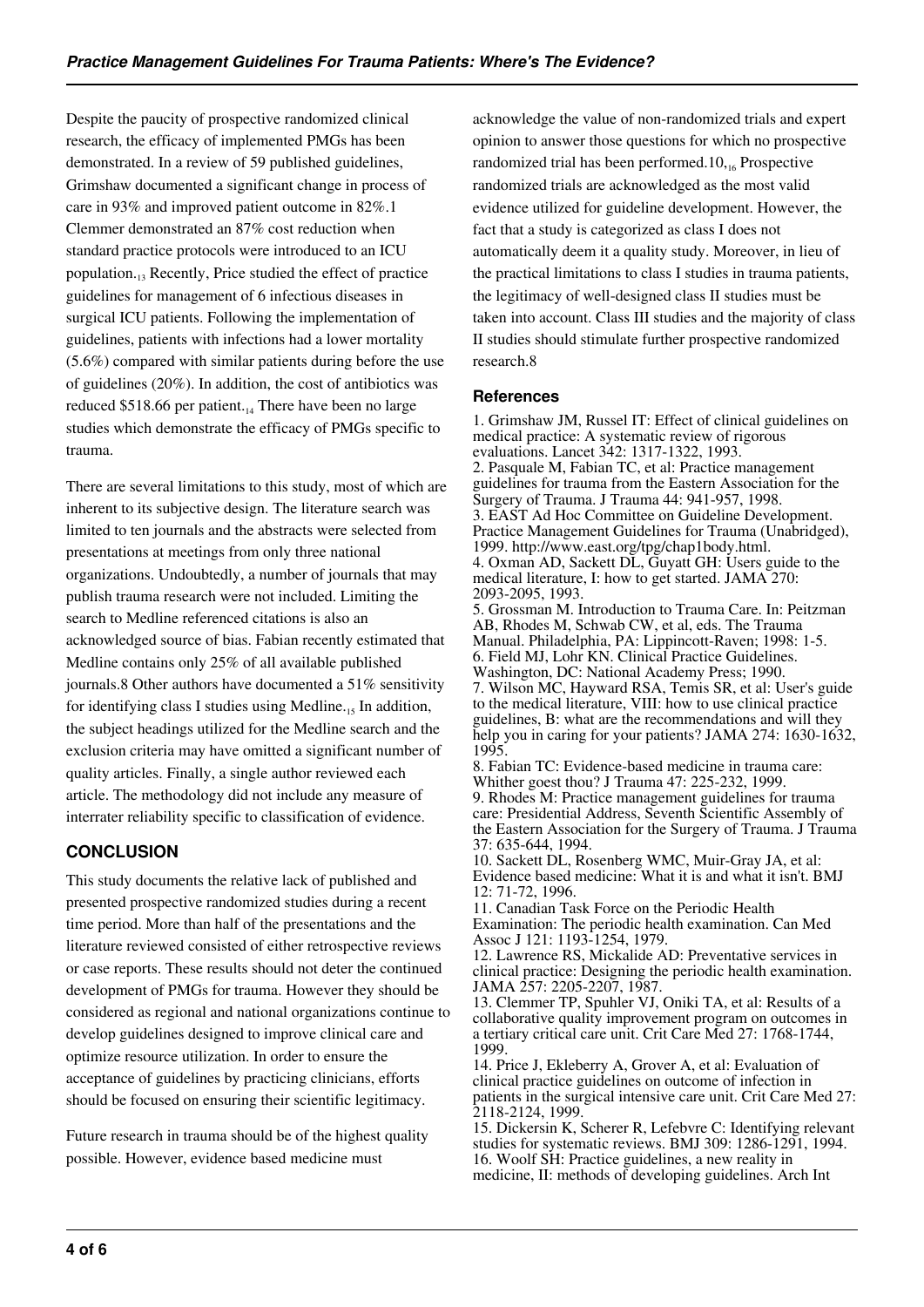Med 152: 946-952, 1992.